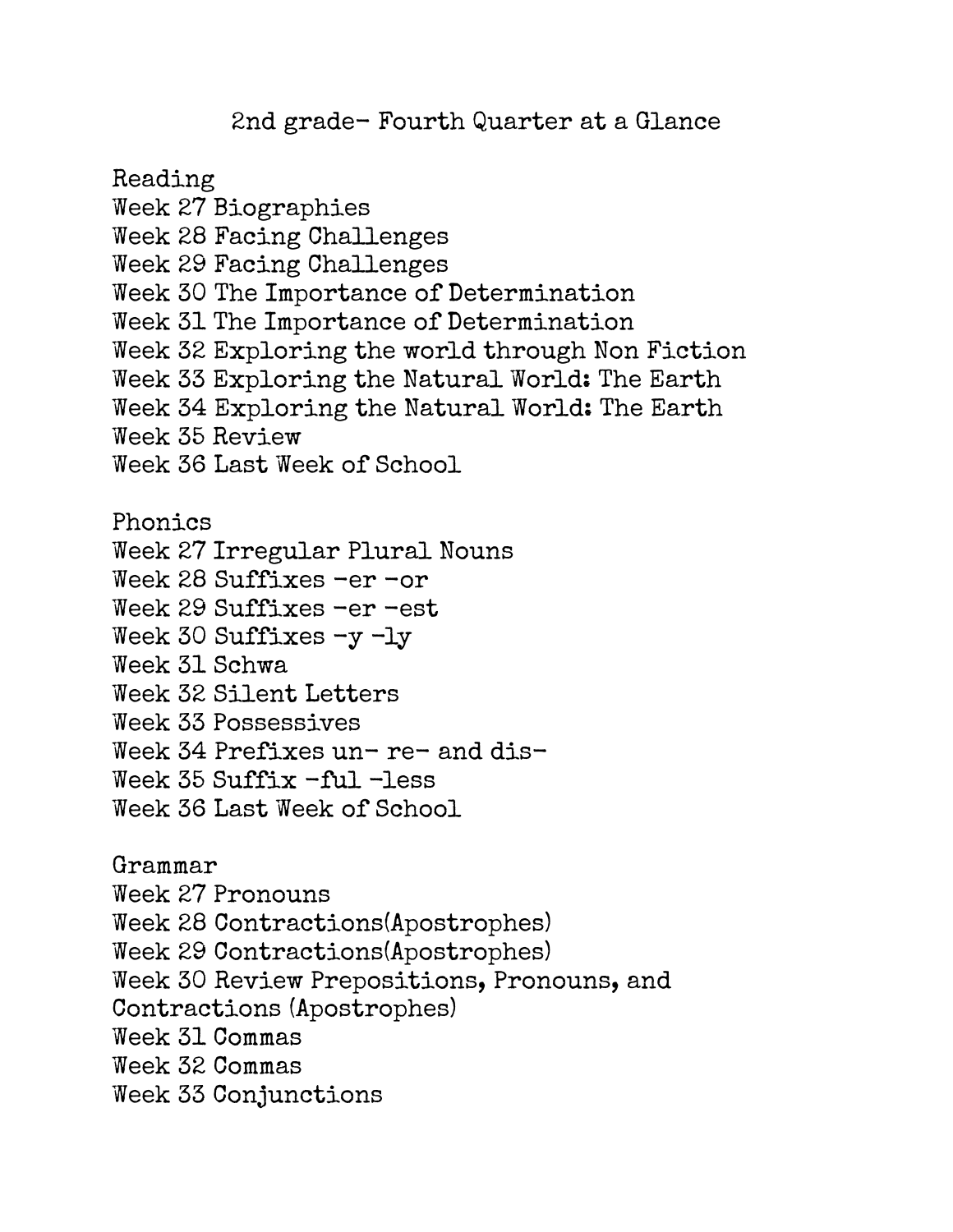Week 34 Review Commas and Conjunctions Week 35 Review Week 36 Last Week of School

Writing Week 27 Poetry Week 28 Poetry Week 29 Poetry Week 30 Sharing our Expertise Week 31 Sharing our Expertise Week 32 Sharing our Expertise Week 33 Sharing our Expertise Week 34 Sharing our Expertise Week 35 Sharing our Expertise Week 36 Last Week of School

Math

- Week 27 Classifying 2D and 3D Shapes
- Week 28 Classifying 2D and 3D Shapes
- Week 29 Classifying 2D and 3D Shapes
- Week 30 Measuring Length
- Week 31 Measuring Length
- Week 32 Measuring Area
- Week 33 Compose/Decompose Numbers up to 1,200
- Week 34 Addition/Subtraction Review
- Week 35 Multiplication Review
- Week 36 Last Week of School

Science

- Week 27 Characteristics of Animals
- Week 28 Insect Life Cycles

Week 29 How Environments Affect Behavior

- Week 30 How Environments Affect Behavior
- Week 31 Food Chains
- Week 32 CBA Week